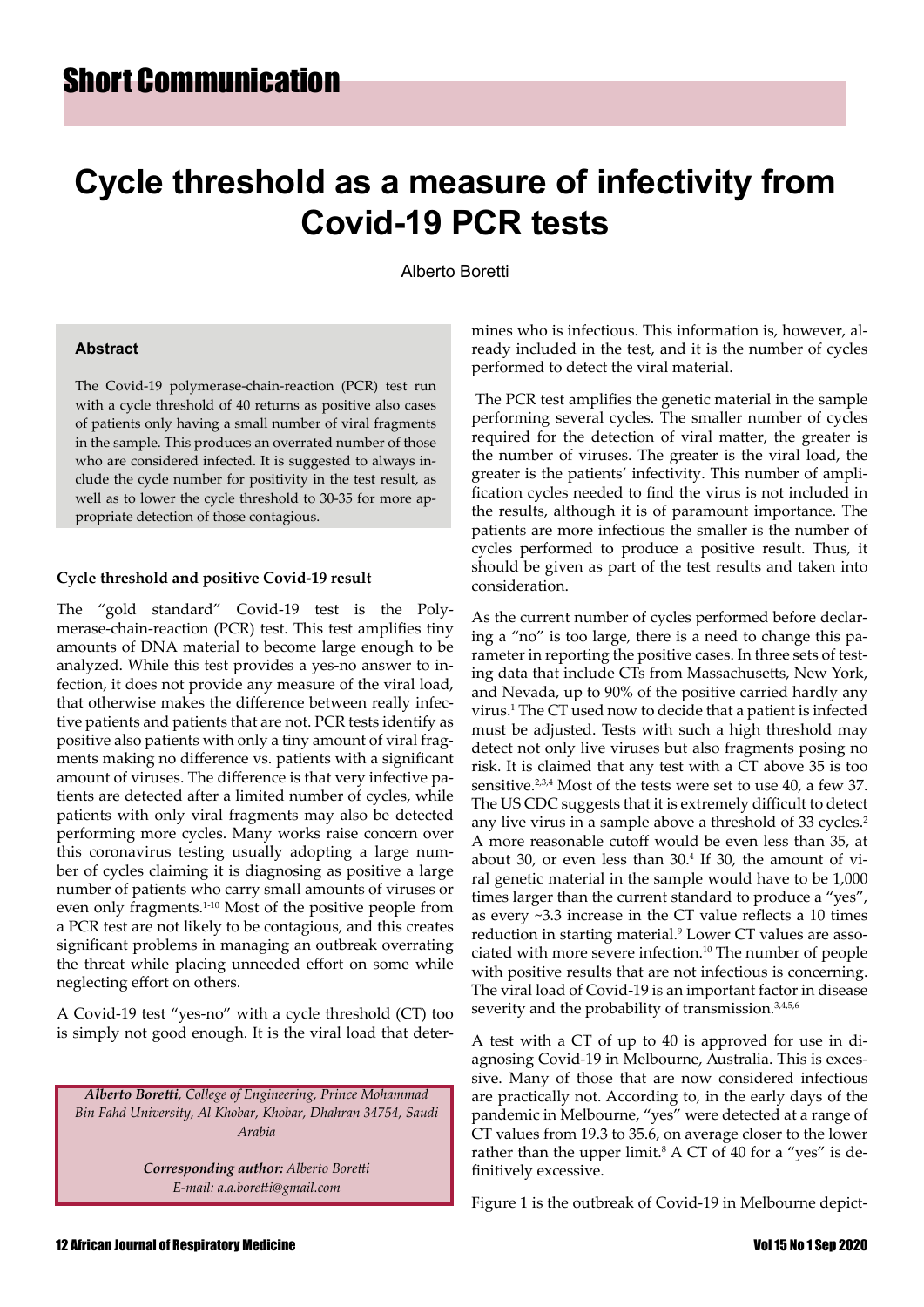## Short Communication

ed by using a CT of 40. In (a) are the new Covid-19 cases reported for Melbourne, Australia. The second outbreak was declared on June 15, 2020 (day 15). In (b) is the positive rate obtained by dividing the number of new cases by the number of new tests. The triangles along the x-axis indicate the introduction of novel restrictions to limit the spread. A trend line of period 3 added. In (c) is the 7 days rolling average of the share of positive cases computed by ourworldindata.org for the different world countries. The positive rate is much larger where for different reasons those tested are mostly medium-to-severe cases.

In the case of Victoria, Australia were also asymptomatic people are tested; the number of contagious people is likely largely overestimated.

*Figure 1: (a) New Covid19 cases reported for Melbourne, Australia. The start of the second outbreak was declared June 15, 2020 (day 15). (b) The positive rate obtained by dividing the number of new cases by the number of new tests. The triangles along the x-axis indicate the introduction of novel restrictions to limit the spread. The trend line of period 3 added. (c) Are the 7 days rolling average of the share of positive cases computed by ourworldindata.org.*



A lower CT of 30 vs. 40 would have translated into a reduced number of infected cases. Apart from the reporting in day x of the positive cases of tests performed 1 to 3 days before, and the strongly variable number of tests performed per day, variable from a few thousand to forty thousand, the positive rate also suffers from unreported tests disclosed only later. As an example, on 3 September, 82,309 new tests were reported, including a data correction of 47,962 tests conducted before 1 August, plus 17,249 delayed tests from one laboratory; and the 17,098 received in the previous 24 hours. Positive rate is 0.1-0.2% day 1 to 15. It is 0.2-0.4% day 16 to day 27 as a result of the increased focus on the most disadvantaged sectors of the population. Then it starts growing as an indication of an outbreak from day 28. The positive rate stops growing and becomes flat a few days before the introduction of the harsher stayat-home restrictions of day 63.

## **Conclusion**

The Covid-19 PCR test is a "yes-no" test that is not qualitative and therefore is misleading. The CT of 40 presently adopted is excessive and should be drastically revised downwards. The CT for detection should be mentioned for every positive case. Different measures should take into account the CT. Those detected positive with CT more than the new upper limit of 30-35 cycles should be considered not infectious such as Victoria, Australia. This problem is relevant in cases where not only the very sick are tested. The official figures of the Covid-19 outbreak for Victoria, Australia should be revised downwards accordingly. Most of those positive are very likely not contagious.

### **References**

- 1. Mandavilli, A., 2020. Your Coronavirus Test Is Positive. Maybe It Shouldn't Be.
- 2. Centers for disease control and prevention, 2020. Duration of isolation and precautions for adults with COVID-19.
- 3. S N Rao, D Manissero, V Steele et al, 2020. Clinical utility of cycle threshold values in the context of COVID-19.
- 4. M R Tom, Mina M J. To interpret the SARS-CoV-2 test, consider the cycle threshold value. Clinical Infectious Diseases. p. ciaa619 2020.
- 5. G M Joynt, W K Wu. Understanding COVID-19: What does viral RNA load really mean? The Lancet Infectious Diseases 2020; 20(6), pp.635-636.
- 6. L Geddes. Puzzle over viral load. New Scientist 2020; 245(3276):8.
- 7. Chuter R. COVID-19: To test or not to test. 2020.